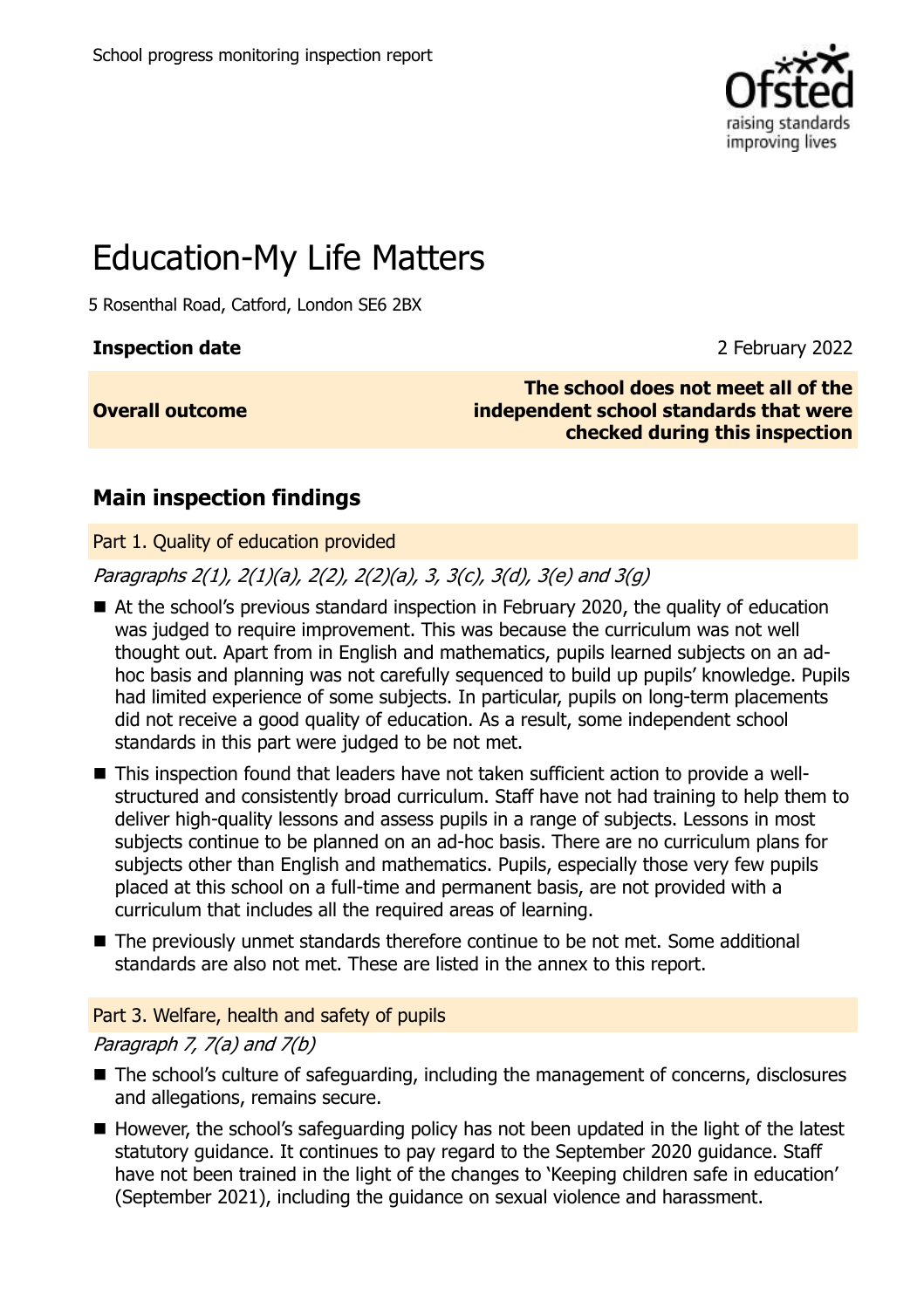

- Safeguarding information on the school's website is out of date. Guidance and factual information within policy documents are inaccurate and contradictory.
- Some of the independent school standards in this part are not met.

### Part 6. Provision of information

### Paragraph 32(2), 32(2)(a), 32(2)(b)(i) and 32(2)(c)

■ Routine checks of the school's website found much of its content to be out of date. There is also information missing, including the names and contact details for the headteacher, proprietor and chair of the governing body.

### Paragraph  $32(1)$  and  $32(1)(c)$

- This requirement continues to be met because a safeguarding policy is available on the school's website.
- Some of the independent school standards in this part are not met.

### Part 8. Quality of leadership in and management of schools

### Paragraph 34(1), 34(1)(a), 34(1)(b) and 34(1)(c)

- The previous inspection found that the proprietor and governors did not hold school leaders sufficiently to account. There was a lack of urgency in developing the school further. There were unmet independent school standards.
- This inspection found that progress has been limited for a number of reasons, including the COVID-19 pandemic and staffing changes. A new headteacher was appointed in September 2021, and a new executive headteacher takes up her post next month. The proprietor is in the process of appointing a new chair of governors.
- Nevertheless, the proprietor, governors and leaders have not taken the required action to improve the school in the light of the previous inspection's findings. They are not fulfilling their roles and responsibilities effectively. There are more unmet requirements now than at the previous inspection.
- The previously unmet standards in this part therefore continue to be not met. An additional standard in this part is also not met because of the unmet standards related to safeguarding.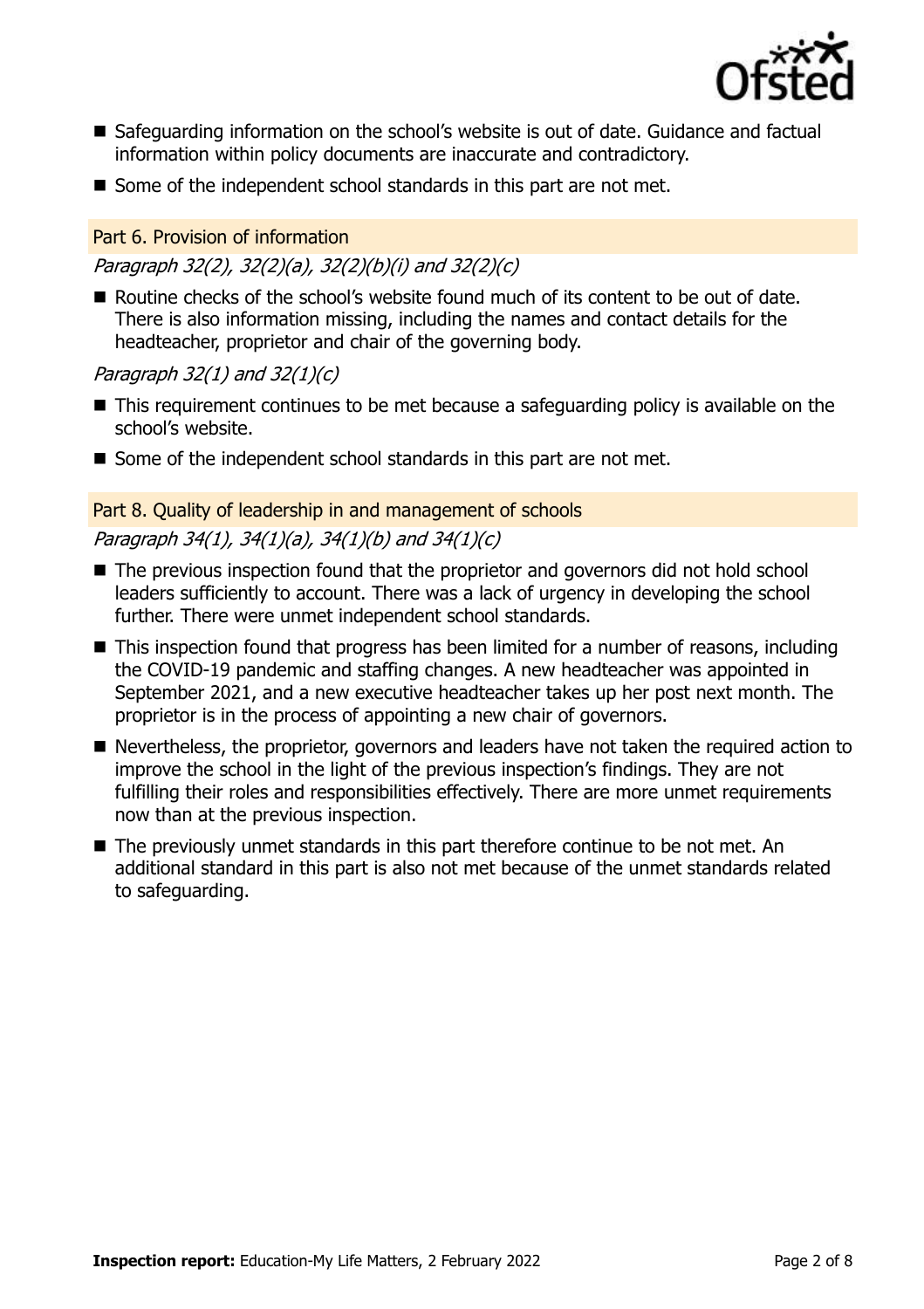

### **Compliance with regulatory requirements**

The school does not meet the requirements of the schedule to the Education (Independent School Standards) Regulations 2014 ('the independent school standards') and associated requirements that were checked during this inspection, as set out in the annex of this report. This included the standards and requirements that the school was judged to not comply with at the previous inspection. Not all of the standards and associated requirements were checked during this inspection.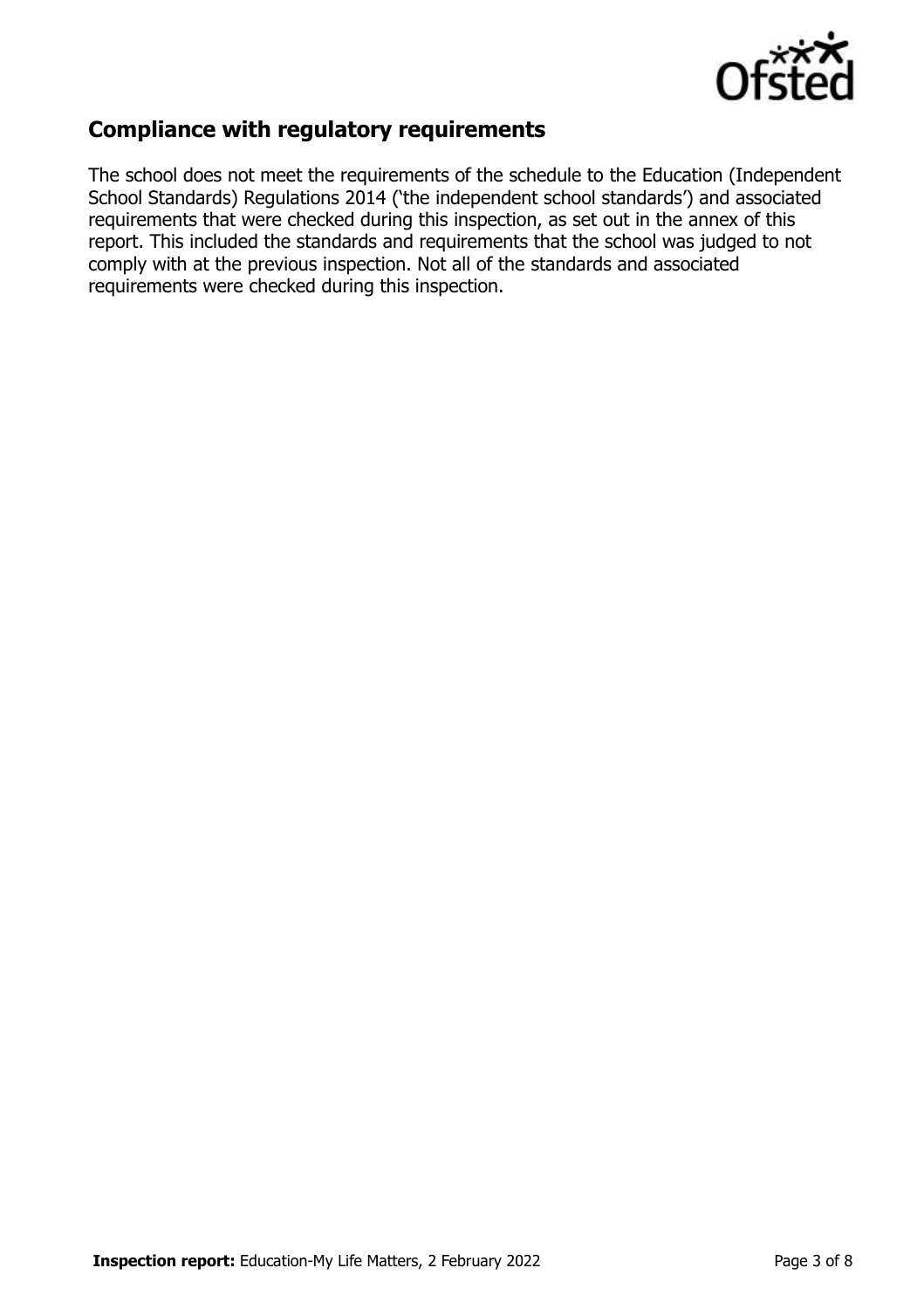

## **School details**

| Unique reference number  | 143933   |
|--------------------------|----------|
| DfE registration number  | 209/6003 |
| <b>Inspection number</b> | 10213270 |

This inspection was carried out under section 109(1) and (2) of the Education and Skills Act 2008, the purpose of which is to advise the Secretary of State for Education about the school's suitability for continued registration as an independent school.

| Type of school                       | Alternative provision and special school |
|--------------------------------------|------------------------------------------|
| <b>School status</b>                 | Independent school                       |
| Age range of pupils                  | 11 to 16                                 |
| Gender of pupils                     | Mixed                                    |
| Number of pupils on the school roll  | 3                                        |
| Number of part-time pupils           | 2                                        |
| Proprietor                           | Ervin Hall                               |
| <b>Headteacher</b>                   | Carleen Archer                           |
| Annual fees (day pupils)             | £17,500                                  |
| Telephone number                     | 020 8698 9663                            |
| <b>Website</b>                       | www.emlm.org.uk                          |
| <b>Email address</b>                 | info@emlm.org.uk                         |
| Date of previous standard inspection | 25 to 27 February 2020                   |

### **Information about this school**

- Education-My Life Matters, known as EMLM, is an independent school providing temporary and permanent placements for pupils excluded from mainstream schools in Lewisham, London.
- The school makes use of one alternative provider: Young Lewisham Project, Forest Hill, London SE23 2SR.
- The school's previous inspection was a standard inspection in February 2020, when its overall effectiveness was judged to require improvement.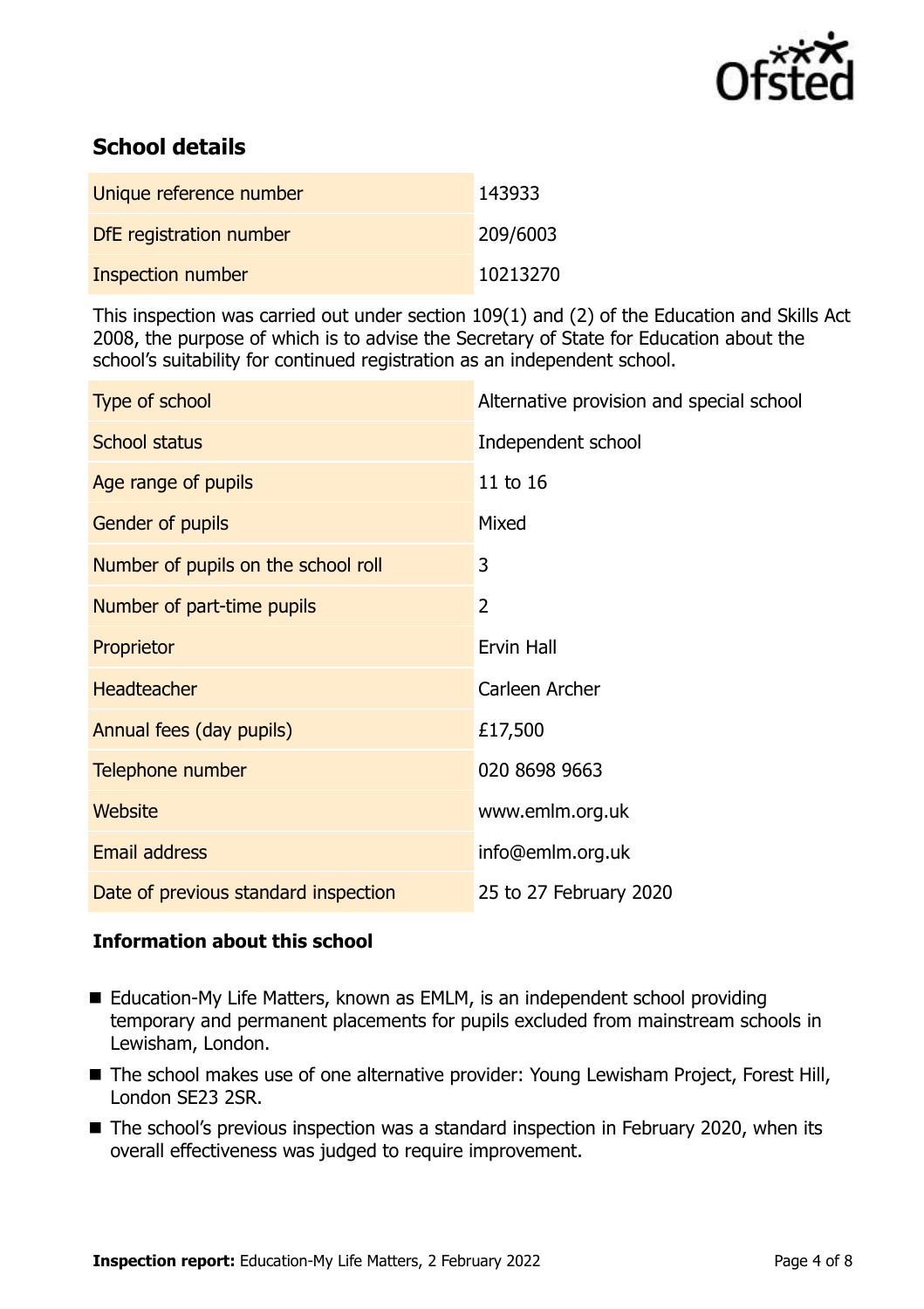

## **Information about this inspection**

- This inspection was carried out at the request of the registration authority for independent schools. The purpose of the inspection was to monitor the progress the school has made in meeting the independent school standards and other requirements that it was judged to not comply with at its previous inspection.
- This was the school's first progress monitoring inspection since its previous full standard inspection in February 2020. It was conducted without notice.
- Following the previous inspection, the school submitted an action plan. It was judged to be not acceptable by Ofsted in November 2020 and was rejected by the Department for Education.
- This inspection focused on the school's compliance with particular requirements in parts 1, 3, 6 and 8 of the independent school standards.
- The inspector toured the premises, observed pupils during an enrichment activity, and met with a range of staff, including the headteacher and the proprietor. He checked policies and curriculum plans and looked at pupils' work.
- There were no recent responses to Ofsted Parent View to consider.

#### **Inspection team**

**James Waite, lead inspector Construction Construction Construction Construction**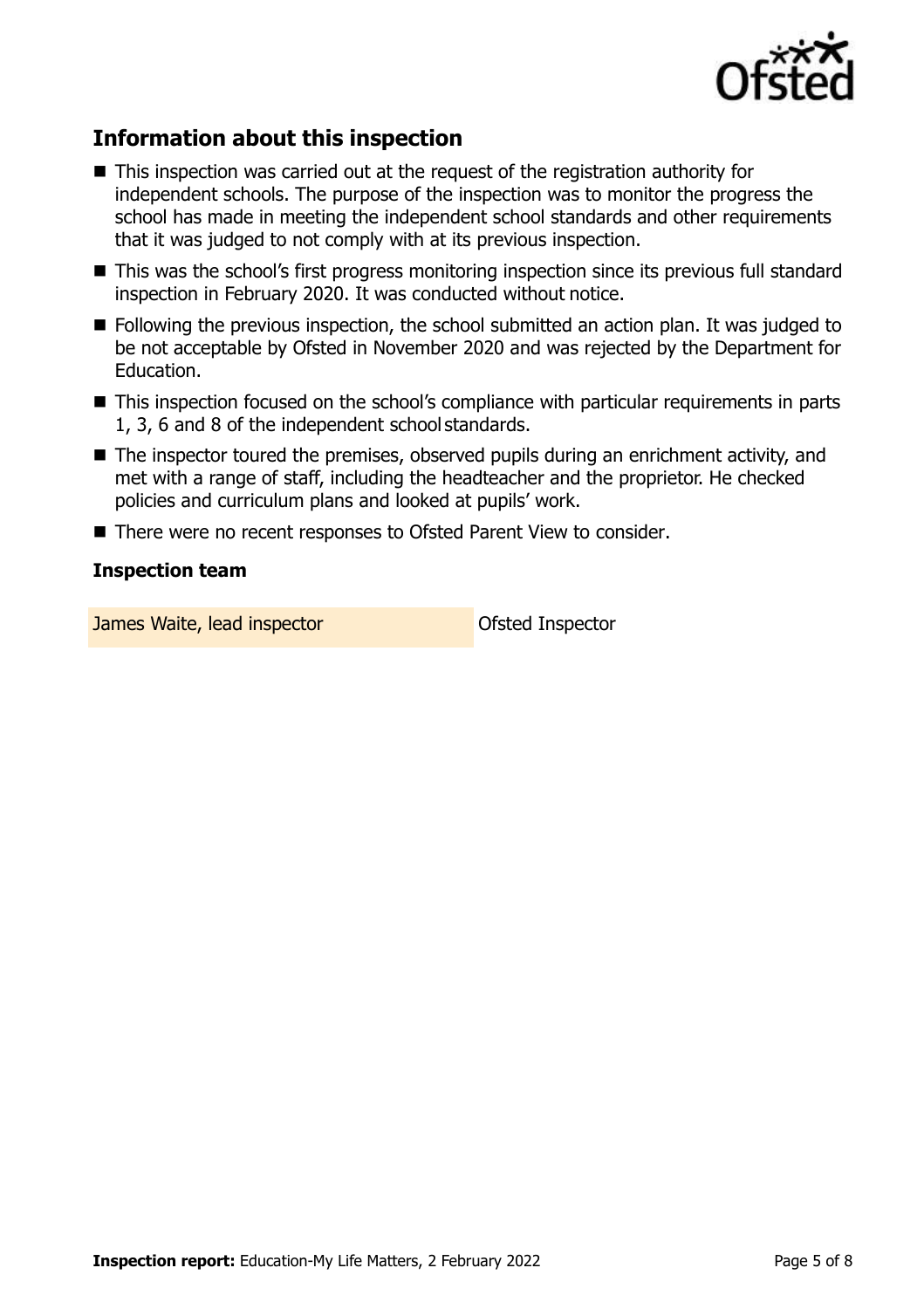

## **Annex. Compliance with regulatory requirements**

### **The school does not meet the following independent school standards**

Standards that were not met at the previous inspection and remain unmet at this inspection

### **Part 1. Quality of education provided**

- $\blacksquare$  3 The standard in this paragraph is met if the proprietor ensures that the teaching at the school–
	- 3(c) involves well planned lessons and effective teaching methods, activities and management of class time;
	- 3(d) shows a good understanding of the aptitudes, needs and prior attainments of the pupils, and ensures that these are taken into account in the planning of lessons;
	- 3(e) demonstrates good knowledge and understanding of the subject matter being taught;
	- 3(g) demonstrates that a framework is in place to assess pupils' work regularly and thoroughly and use information from that assessment to plan teaching so that pupils can progress.

### **Part 8. Quality of leadership in and management of schools**

- $\blacksquare$  34(1) The standard about the quality of leadership and management is met if the proprietor ensures that persons with leadership and management responsibilities at the school–
	- 34(1)(a) demonstrate good skills and knowledge appropriate to their role so that the independent school standards are met consistently;
	- 34(1)(b) fulfil their responsibilities effectively so that the independent school standards are met consistently.

Standards that were met at the previous inspection, but are now judged to not be met at this inspection

### **Part 1. Quality of education provided**

- $\blacksquare$  2(1) The standard in this paragraph is met if-
	- $-2(1)(a)$  the proprietor ensures that a written policy on the curriculum, supported by appropriate plans and schemes of work, which provides for the matters specified in sub-paragraph (2) is drawn up and implemented effectively.
- $\blacksquare$  2(2) For the purposes of paragraph (2)(1)(a), the matters are–
	- 2(2)(a) full-time supervised education for pupils of compulsory school age (construed in accordance with section 8 of the Education Act 1996), which gives pupils experience in linguistic, mathematical, scientific, technological, human and social, physical and aesthetic and creative education.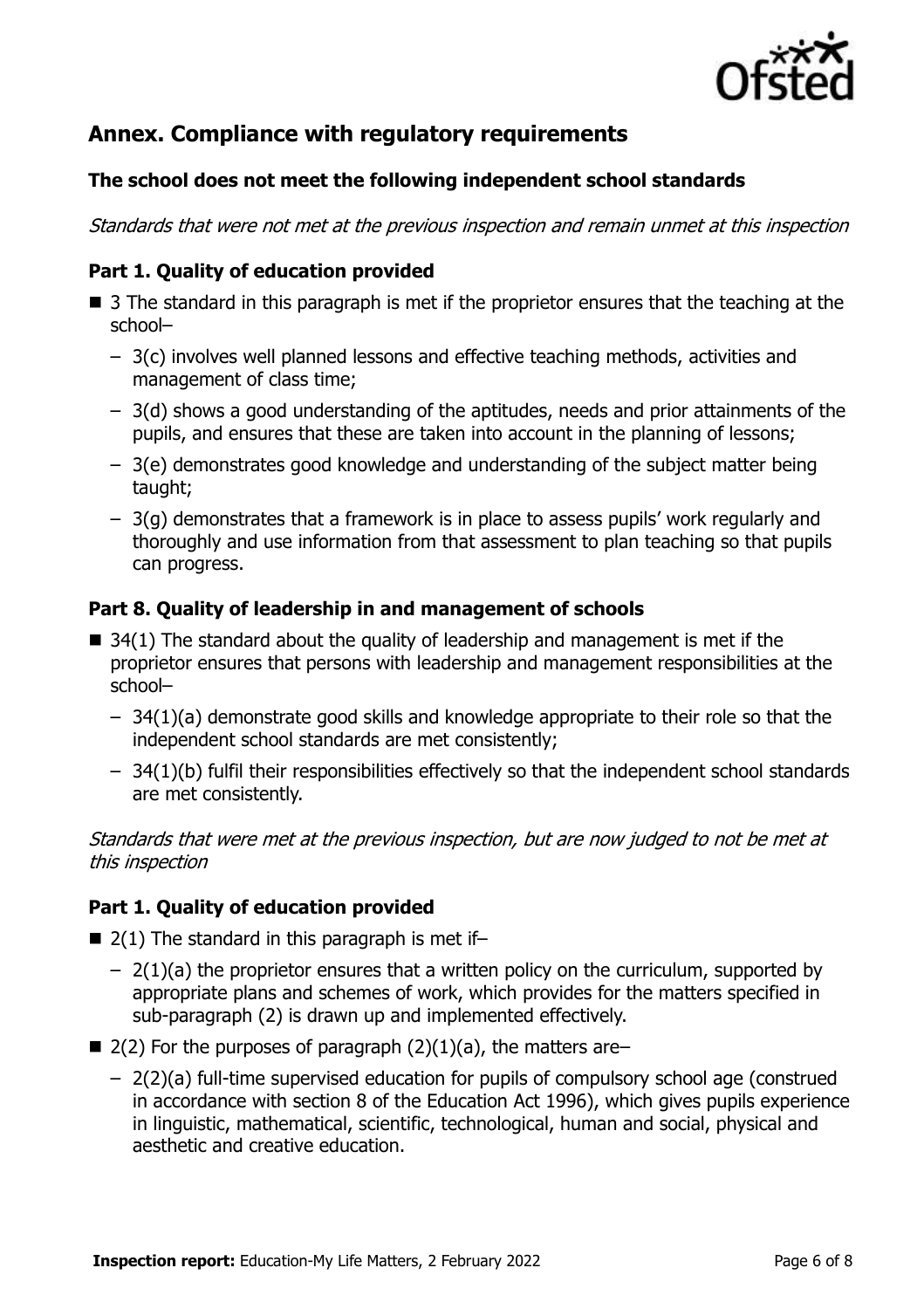

### **Part 3. Welfare, health and safety of pupils**

- 7 The standard in this paragraph is met if the proprietor ensures that–
	- 7(a) arrangements are made to safeguard and promote the welfare of pupils at the school; and
	- 7(b) such arrangements have regard to any guidance issued by the Secretary of State.

### **Part 6. Provision of information**

- $\blacksquare$  32(1) The standard about the provision of information by the school is met if the proprietor ensures that–
- $\blacksquare$  32(2) The information specified in this sub-paragraph is-
	- 32(2)(a) the school's address and telephone number and the name of the headteacher;
	- 32(2)(b)(i) where the proprietor is an individual, the proprietor's full name, address for correspondence during both term-time and holidays and a telephone number or numbers on which the proprietor may be contacted
	- 32(2)(c) where there is a governing body, the name and address for correspondence of its Chair.

### **Part 8. Quality of leadership in and management of schools**

- $\blacksquare$  34(1) The standard about the quality of leadership and management is met if the proprietor ensures that persons with leadership and management responsibilities at the school–
	- $-$  34(1)(c) actively promote the well-being of pupils.